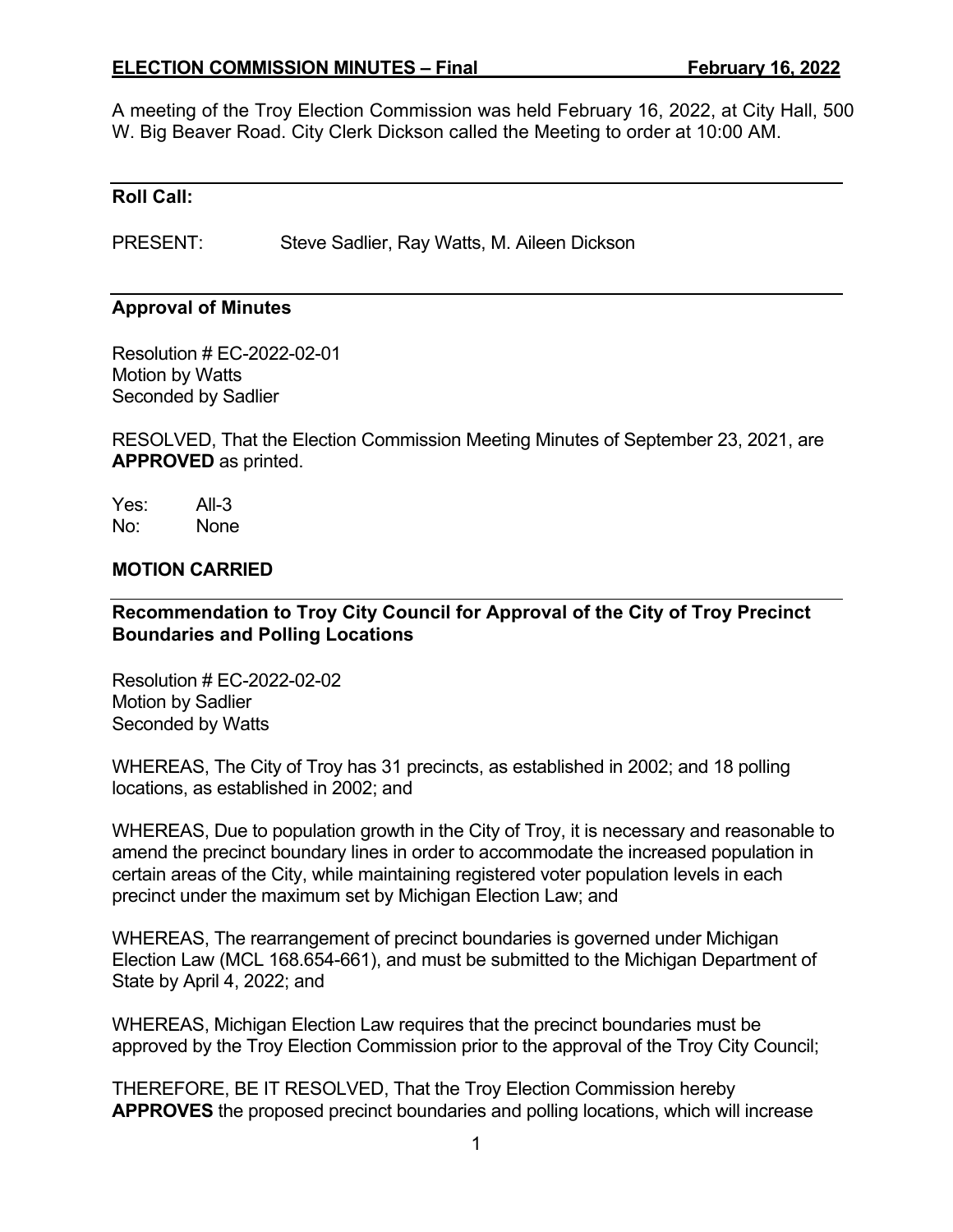the number of precincts to 37 and the number of polling locations to 20, as submitted by the Troy City Clerk, and **RECOMMENDS** approval to Troy City Council.

| <b>PRECINCT#</b> | <b>BOUNDARY DESCRIPTION</b>                                                   | <b>POLLING LOCATION</b>              |
|------------------|-------------------------------------------------------------------------------|--------------------------------------|
|                  |                                                                               |                                      |
|                  |                                                                               | Evanswood Church of God              |
| 1                | Section 1 in its entirety                                                     | 2601 E. Square Lake Rd.              |
|                  | Portion of Section 2 that lies within                                         | Woodside Bible Church                |
| $\overline{2}$   | <b>Troy School District boundary</b>                                          | 6600 Rochester Rd.                   |
|                  |                                                                               |                                      |
|                  | Portions of Sections 2, 3 and 4 that                                          |                                      |
|                  | lie within Avondale School District                                           | <b>First United Methodist Church</b> |
| 3                | boundary                                                                      | 6363 Livernois Rd.                   |
|                  |                                                                               | <b>First United Methodist Church</b> |
| 4                | Portions of Sections 3 and 4 that lie<br>within Troy School District boundary | 6363 Livernois Rd.                   |
|                  |                                                                               |                                      |
|                  | Portions of Sections 5 and 6 that lie                                         |                                      |
|                  | within the Avondale School District                                           | <b>Faith Apostolic Church</b>        |
| 5                | boundary                                                                      | 6710 Crooks Rd.                      |
|                  |                                                                               |                                      |
|                  | Portion of Section 6 that lies within                                         | <b>Troy Nature Center</b>            |
| 6                | the Troy School District boundary                                             | 6685 Coolidge Hwy.                   |
|                  |                                                                               |                                      |
|                  | Portion of Section 7 from the west<br>boundary line of the Troy School        |                                      |
|                  | District, to the portion of Section 8                                         | St. Stephen Episcopal Church         |
| $\overline{7}$   | west of Coolidge Hwy                                                          | 5500 Adams Rd.                       |
|                  |                                                                               |                                      |
|                  | Portion of Section 8 east of                                                  | Northfield Hills Baptist Church      |
| 8                | Coolidge Hwy                                                                  | 1800 W. Long Lake Rd.                |
|                  |                                                                               | <b>SALT Church</b>                   |
| 9                | Sections 9 and 10 in their entirety                                           | 5475 Livernois                       |
|                  |                                                                               | <b>Woodside Bible Church</b>         |
| 10               | Section 11 in its entirety                                                    | 6600 Rochester Rd.                   |
|                  |                                                                               |                                      |
|                  | Portion of Section 12 north of                                                | <b>Evanswood Church of God</b>       |
|                  | Highbury, east of Harbor, north of                                            |                                      |
| 11               | Willard, north and east of English                                            | 2601 E. Square Lake Rd.              |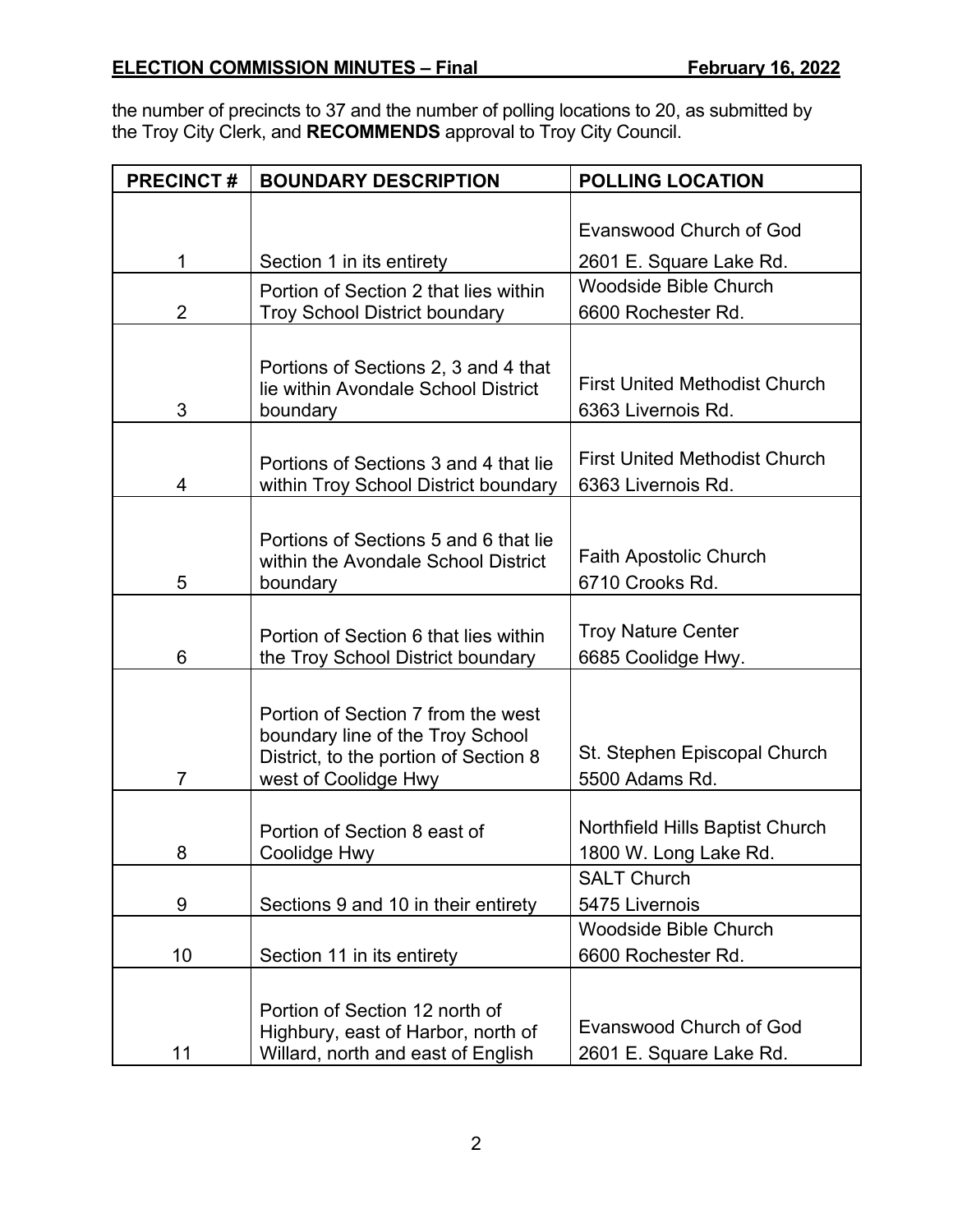|    | Section 12 south of Highbury, west<br>of Harbor, south of Willard, south                                                                                                                                                                                                                      | <b>Bethesda Romanian Pentecostal</b><br>Church              |
|----|-----------------------------------------------------------------------------------------------------------------------------------------------------------------------------------------------------------------------------------------------------------------------------------------------|-------------------------------------------------------------|
| 12 | and west of English                                                                                                                                                                                                                                                                           | 2075 E. Long Lake Rd.                                       |
| 13 | Portion of Section 13 that lies north<br>of north boundary of Mount Vernon<br>Estates, Supervisor's Plat of<br><b>Broadacres Sub, Wattles Pointe</b><br>Sub and parcel 88-20-13-301-001                                                                                                       | <b>Kensington Community Church</b>                          |
|    |                                                                                                                                                                                                                                                                                               | 1825 E. Square Lake Rd.                                     |
| 14 | Section 14 in its entirety                                                                                                                                                                                                                                                                    | <b>Bridge Community Church</b><br>5700 Rochester Rd.        |
| 15 | Section 15 in its entirety                                                                                                                                                                                                                                                                    | <b>Bridge Community Church</b><br>5700 Rochester Rd.        |
| 16 | Portion of Section 16 east of I-75<br>and the portion of Section 21 east of<br>$I-75$                                                                                                                                                                                                         | <b>First Presbyterian Church</b><br>4328 Livernois Rd.      |
| 17 | Portion of Section 16 west of I-75<br>and Section 17 in its entirety                                                                                                                                                                                                                          | St. Nicholas Greek Orthodox<br>Church<br>760 W. Wattles Rd. |
| 18 | Portion of Section 18 that lies within<br>the Troy School District boundary                                                                                                                                                                                                                   | St. Stephen Episcopal Church<br>5500 Adams Rd.              |
| 19 | Portions of Section 19 and 30 that<br>lie within the Troy School District<br>boundary                                                                                                                                                                                                         | Lutheran Church of the Master<br>3333 Coolidge Hwy.         |
| 20 | Section 20 in its entirety and the<br>portion of Section 21 west of I-75                                                                                                                                                                                                                      | St. Nicholas Greek Orthodox<br>Church<br>760 W. Wattles Rd. |
| 21 | The portion of Section 22 west of<br><b>Rochester Road</b>                                                                                                                                                                                                                                    | <b>St. Lucy Croatian Church</b><br>200 E. Wattles Rd.       |
| 22 | Portion of Section 23 that lies North<br>of South Boundary of Dean Estates,<br>West of East Boundary of Dean<br>Estates, North of South Boundary of<br>Raintree Village Sub #2, Raintree<br>Village on the Park Condo and<br>parcels 88-20-23-277-007, 88-20-<br>23-278-016, 88-20-23-401-046 | St. Lucy Croatian Church<br>200 E. Wattles Rd.              |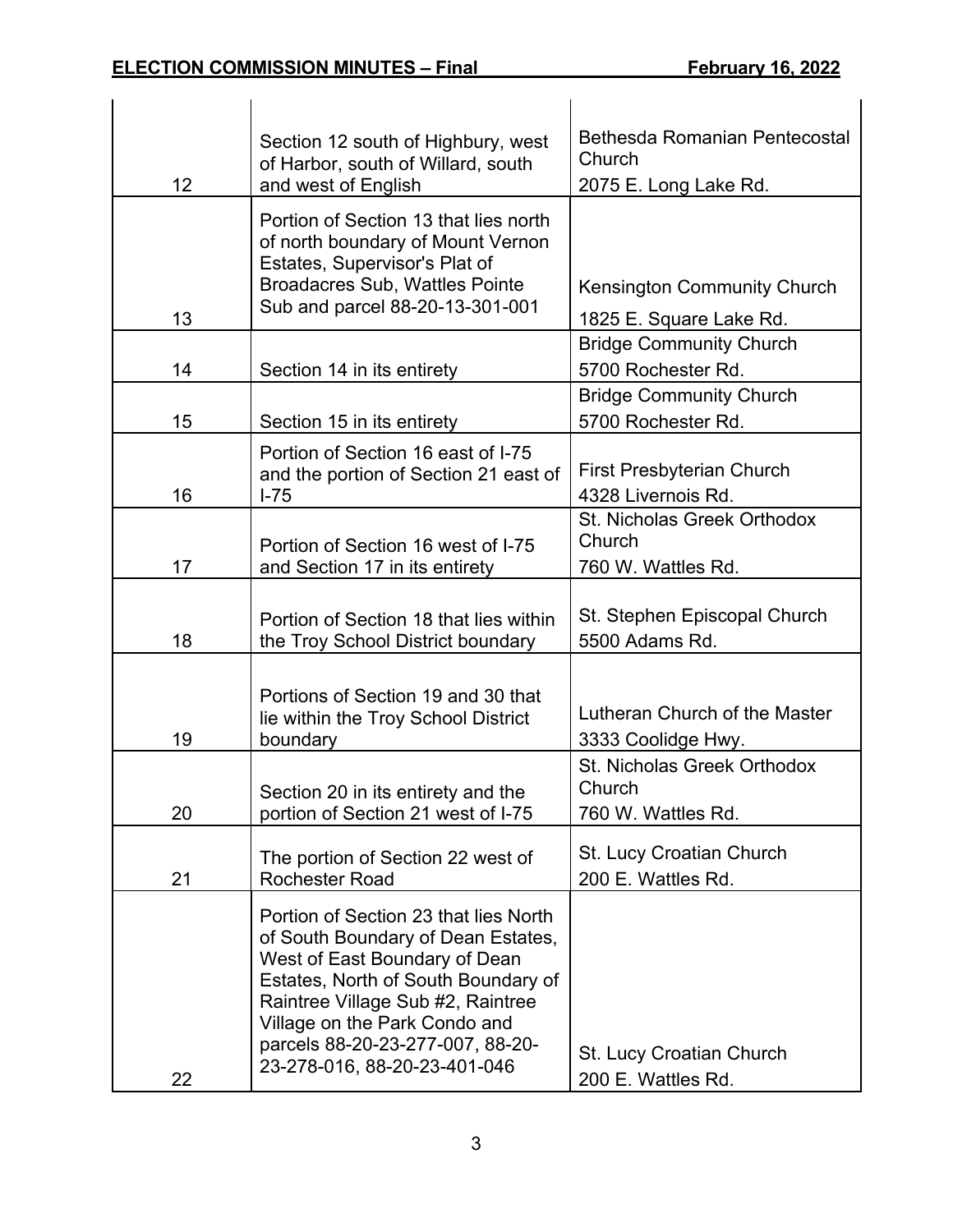|    | Portion of Section 24 that lies South                                                                                                                                                                                                               | St. Joseph Chaldean Catholic                                          |
|----|-----------------------------------------------------------------------------------------------------------------------------------------------------------------------------------------------------------------------------------------------------|-----------------------------------------------------------------------|
|    | of North Boundary of Beaver Trail                                                                                                                                                                                                                   | Church                                                                |
| 23 | Sub #3 & #2                                                                                                                                                                                                                                         | 2442 E. Big Beaver Rd.                                                |
| 24 | Portion of Section 25 that lies East<br>of Milverton, East of East boundary<br>of parcel 88-20-25-177-002, South<br>of South Boundary of parcel 88-20-<br>25-126-018, South of the North<br>Boundary of Eva Haus Sub and<br>parcel 88-20-25-177-007 | St. Joseph Chaldean Catholic<br>Church<br>2442 E. Big Beaver Rd.      |
|    | Portions of Sections 35 and 36 that<br>lie within the Warren Consolidated                                                                                                                                                                           | St. George Antiochian Orthodox<br>Church                              |
| 25 | <b>Schools District boundary</b>                                                                                                                                                                                                                    | 2160 E. Maple Rd.                                                     |
|    | Portions of Section 27 south of I-75<br>and west of Rochester Rd.; and                                                                                                                                                                              | <b>Troy Community Center</b>                                          |
| 26 | Section 34 west of Rochester Rd.                                                                                                                                                                                                                    | 3179 Livernois Rd.                                                    |
| 27 | Section 28 in its entirety; portion of<br>Section 27 north of I-75; portion of<br>Section 26 north of I-75 and within<br>the Troy School District boundary;<br>portion of Section 25 within Troy<br><b>School District boundary</b>                 | <b>Troy Community Center</b><br>3179 Livernois Rd.                    |
| 28 | Section 29 in its entirety; portion of<br>Section 32 that lies within the Troy<br><b>School District boundary</b>                                                                                                                                   | Lutheran Church of the Master<br>3333 Coolidge Hwy.                   |
| 29 | Portions of Section 18, Section 19,<br>Section 30, Section 31 and Section<br>32 that lie within the Birmingham<br><b>School District boundary</b>                                                                                                   | <b>Central Woodward Christian</b><br>Church<br>3955 W. Big Beaver Rd. |
| 30 | Portion of Section 35 that lies within<br>the Royal Oak School District<br>boundary; portion of Section 36 that<br>lies within the Lamphere School<br>District boundary                                                                             | St. Joseph Chaldean Catholic<br>Church<br>2442 E. Big Beaver Rd.      |
| 31 | Portions of Sections 6, 7 and 18 that<br>lie within the Bloomfield Hills School<br><b>District</b>                                                                                                                                                  | <b>Troy Nature Center</b><br>6685 Coolidge Hwy.                       |
| 32 | Portion of Section 5 that lies within<br>the Troy School District boundary                                                                                                                                                                          | <b>Faith Apostolic Church</b><br>6710 Crooks Rd.                      |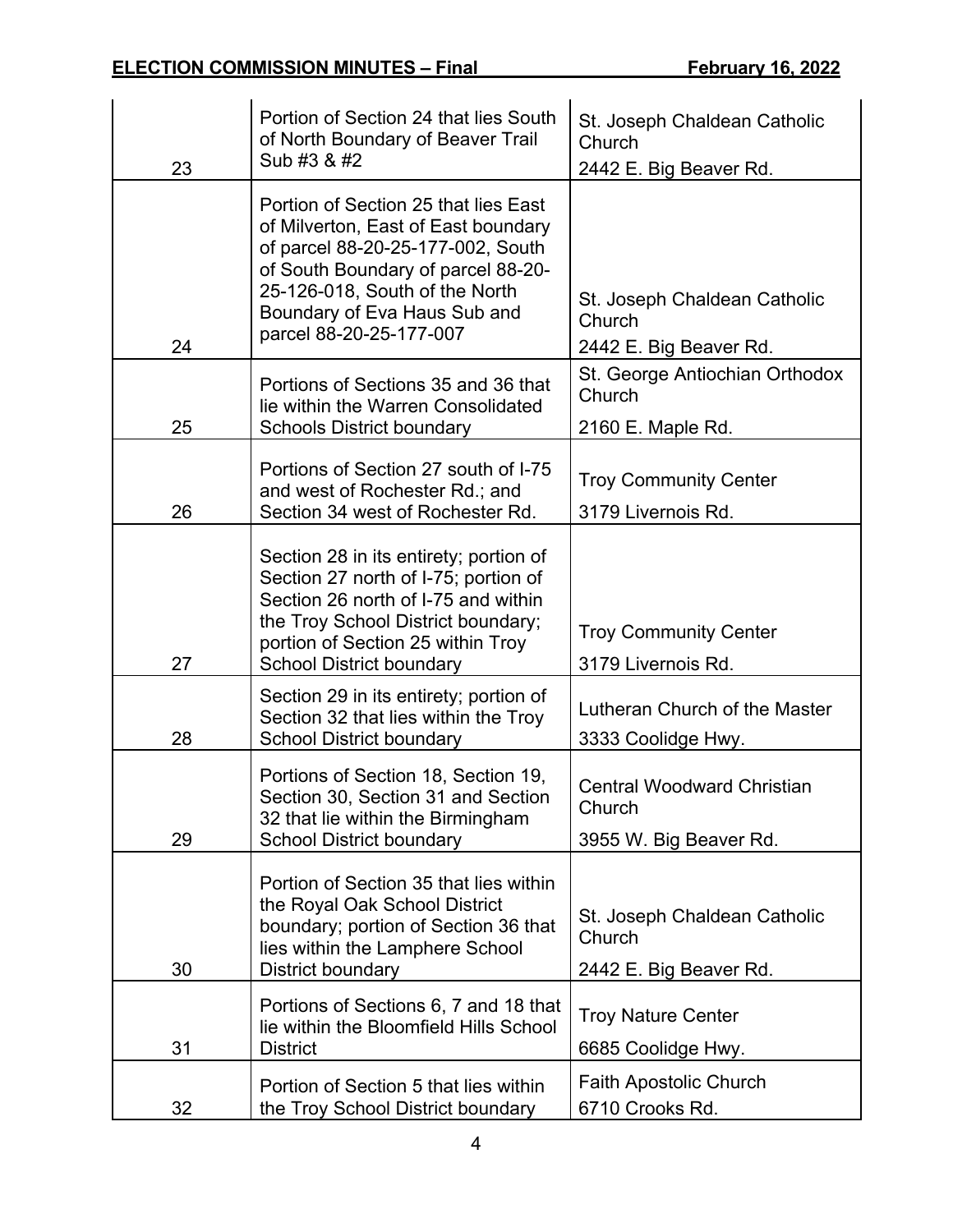| 33 | Portion of Section 13 that lies south<br>of north boundary of Mt Vernon<br>Estates, Supervisor's Plat of<br><b>Broadacres Sub, Wattles Pointe</b><br>Sub and parcel 88-20-13-301-001                                                                                                                                                                    | <b>Kensington Community Church</b><br>1825 E. Square Lake Rd. |
|----|---------------------------------------------------------------------------------------------------------------------------------------------------------------------------------------------------------------------------------------------------------------------------------------------------------------------------------------------------------|---------------------------------------------------------------|
| 34 | Portion of Section 24 that lies north<br>of north boundary of Beaver Trail<br>Sub #3 & #2                                                                                                                                                                                                                                                               | St. Anastasia Catholic Church<br>4571 John R Rd.              |
| 35 | Portion of Section 21 that lies east<br>of Rochester, portion of Section 23<br>that lies south of south boundary of<br>Dean Estates, east of east boundary<br>of Dean Estates, south of south<br>boundary of Raintree Village Sub<br>#2, Raintree Village on the Park<br>Condo and parcels 88-20-23-277-<br>007, 88-20-23-278-016, 88-20-23-<br>401-046 | St. Anastasia Catholic Church<br>4571 John R Rd.              |
| 36 | Portion of Sections 26 west of I-75;<br>Section 27 east of Rochester Rd;<br>Section 34 east of Rochester Rd:<br>and Section 35 west of I-75 and<br>north of the Troy School District<br>boundary                                                                                                                                                        | <b>Troy Community Center</b><br>3179 Livernois Rd.            |
| 37 | Portions of Sections 26 and 25 that<br>lie within the Warren Consolidated<br>School District and lie west of<br>Milverton, west of east boundary of<br>parcel 88-20-25-177-002, north of<br>south boundary of parcel 88-20-25-<br>126-018, north of the north<br>boundary of Eva Haus Sub and<br>parcel 88-20-25-177-007                                | St. George Antiochian Orthodox<br>Church<br>2160 E. Maple Rd. |

Yes: All-3<br>No: None **None** 

# **MOTION CARRIED**

# **Approval of Consolidation of Precincts for May 3, 2022 Special Election**

Resolution # EC-2022-02-03 Motion by Sadlier